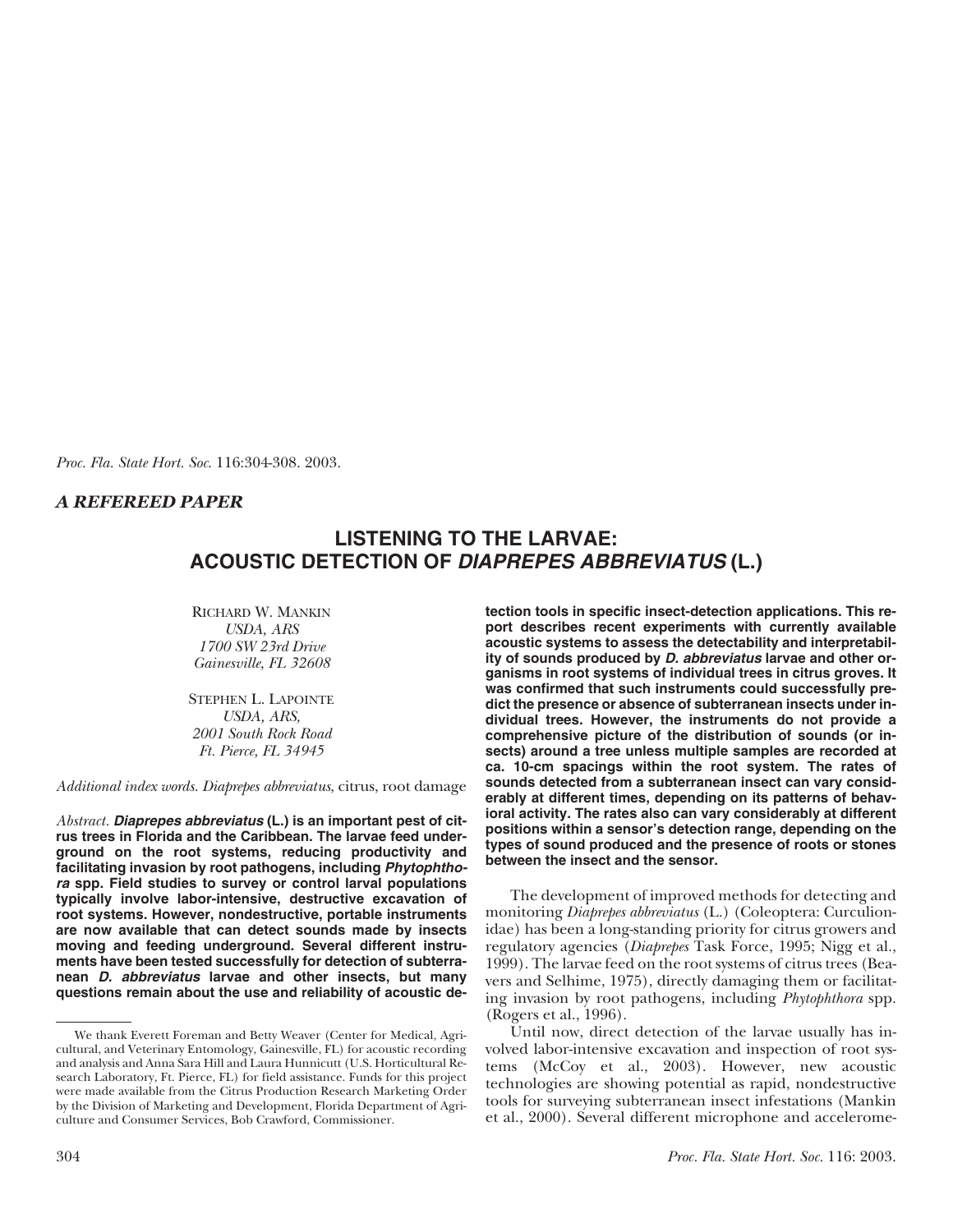ter systems have been used successfully to detect sounds generated by subterranean larvae in citrus groves (Mankin et al., 2001), forage fields (Brandhorst-Hubbard et al., 2001), and nursery containers (Mankin and Fisher, 2002a). The success of these initial studies led recently to the development of user-friendly instrumentation designed specifically for insect detection applications (Mankin and Fisher, 2002b).

Although considerable progress has been made in developing such instruments as insect detection tools, many unanswered questions remain about the interpretability of measurements and the distances over which insects can be detected. Such uncertainties are due partly to the physical structure of soil. Like stored grain (Shuman et al., 1997), soil is not acoustically homogeneous. The presence of different soil textures, intervening roots, or stones can considerably alter the temporal and spectral qualities of an insect-generated sound over distances of a few cm. In addition, sounds produced at the same location may be transmitted over considerably different distances if they are produced with different amplitudes and spectral profiles (Mankin et al., 2000). As the distance between a sound source and a sensor increases, uncertainty about the original spectral profile and location of the source increases considerably more rapidly in soil than in air. We conducted a study in a citrus grove infested with *D. abbreviatus* in September, 2002, to gain further insights into the detectability and interpretability of acoustic signals from subterranean larvae in field environments.

## **Materials and Methods**

*Acoustic Systems.* Two portable acoustic systems were used in this field study. The primary system, described in more detail in Mankin et al. (2000, 2001) and Mankin and Fisher (2002a), included an accelerometer and charge amplifier (0- 80 dB gain), a dual-channel digital audio tape recorder, and a stereo headphone. The spectral range of the accelerometer system was ca. 0-8 kHz. The accelerometer was attached to a 30-cm long, 0.6-cm-diameter steel probe, pushed into the soil at an angle to pass near the crown of the citrus tree roots. The amplified signal was monitored through the headphones and passed to the recorder for further analysis (see *Signal Analysis and Assessment of Infestation Likelihood*).

A second acoustic system, custom-designed for insect detection applications (Mankin and Fisher, 2002b), included a sensor-preamplifier module attached to a 20-cm-long, 0.6-cmdiameter probe (Model SP-1, Acoustic Emission Consulting, Inc. [AEC], Sacramento, Calif.). The preamplifier supplied 40-dB-gain between 1 and 50 kHz. The module was shielded to reduce airborne background noise, and the reduced sensitivity at frequencies <1 kHz eliminated much of the remaining noise, which usually has peak frequencies below 400 Hz (Mankin et al., 2000). The SP-1 sensor was attached to a Model AED-2000 (AEC, Sacramento, Calif.) amplifier unit providing a programmable, 0-60-dB additional gain. The amplifier had an output for oscilloscopes or recorders, a headphone port, a serial port for computer logging and signal display, and a front-panel display of signal intensity and sound pulse counts.

*Recording and Infestation Verification Procedures.* Tests were conducted with the accelerometer and SP-1 probes during September 25-26, 2002, in an experimental grove of 15-yr-old 'Minneola' tangelo trees (*Citrus paradisi* Macf. × *C. reticulata* Blanco) on ×639 rootstock (*C. reticulata* Blanco × *Poncirus tri-* *foliata* (L.) Raf.) at the IFAS Indian River Research and Education Center, Ft. Pierce, Fla. The grove was on double beds on Winder sand depressional soil (hyperthermic Typic Glossaqualfs). In an initial survey to locate sites with infestations that could be studied in depth, a >3-min period was recorded from one or more probes inserted into the soil underneath 10 separate trees. The probes were positioned within 10 cm of the trunk and pointed towards the crown.

To consider the distribution of sounds around an entire tree, recordings were done at 10 additional positions around Tree No. 9, identified in the initial survey as one of the most active trees (see *Signal Analysis and Assessment of Infestation Likelihood*). Several of these measurements were made by simultaneously feeding the output from the accelerometer amplifier and the AED-2000 into separate channels of the dual recorder, enabling the same sounds to be compared instantaneously at multiple positions.

Just before excavation on the second day, the tops of Trees No. 6,7, 9, and 10 were cut off at ca 10-cm height and simultaneous recordings were obtained from probes inserted into the trunk and in the soil. The tops were removed to reduce interference from wind noise (Mankin et al., 2000, 2002) and facilitate direct comparison of the acoustic signals from the trunk and the soil probes. Loud sounds were detected both in the soil and in the trunk at Tree No. 6. For an in depth analysis, we first recorded three consecutive 3-min intervals with the SP-1 probe inserted into the trunk and the accelerometer probe in the soil at a single position, 3 cm from the trunk. The signals were fed simultaneously into separate channels of the recorder. A fourth interval then was recorded with the SP-1 probe moved to a point 3 cm from the trunk and 3 cm from the accelerometer probe.

After the recordings were completed on the second day, the tested trees were excavated and the root systems were examined. The numbers of *D. abbreviatus* larvae and other sound-producing organisms recovered from the root systems were noted for comparison with the acoustic assessments of infestation likelihood (see next section).

*Signal Analysis and Assessment of Infestation Likelihood.* The recorded signals were digitized in the laboratory and quantitatively analyzed using a custom-written signal processing system (Mankin et al., 2000, 2001). When high levels of background noise sometimes interfered with analysis of a complete 3-min recording, we evaluated shorter, contiguous sections; however, the file was discarded if we could not find an analyzable section of at least 30-s.

Moving and feeding *D. abbreviatus* grubs produce 2-5-ms clicks and scraping sounds that experienced listeners and computer programs identify as grub sound pulses (Mankin et al., 2001; see also http://cmave.usda.ufl.edu/~rmankin/ soundlibrary.html). These distinctive pulses are easily distinguishable from wind noise, bird calls, or engine noise, but cannot be distinguished easily from sounds made by mole crickets (*Scapteriscus* sp.) and other subterranean insects often found in citrus groves (Mankin et al., 2000). In the rest of this report, all such sounds were designated as grub pulses, although some of them were produced by *Scapteriscus* (see Table 1). The rate of grub sound pulses can be used as a guide to assess the likelihood that a tree is infested. In a previous study of *D. abbreviatus* (Mankin et al., 2001), the likelihood of infestation was scaled as *low* for pulse rates ≤2/min, *medium* for rates between 2 and 20/min, and *high* for rates > 20/min. We adopted the same likelihood scale in this study.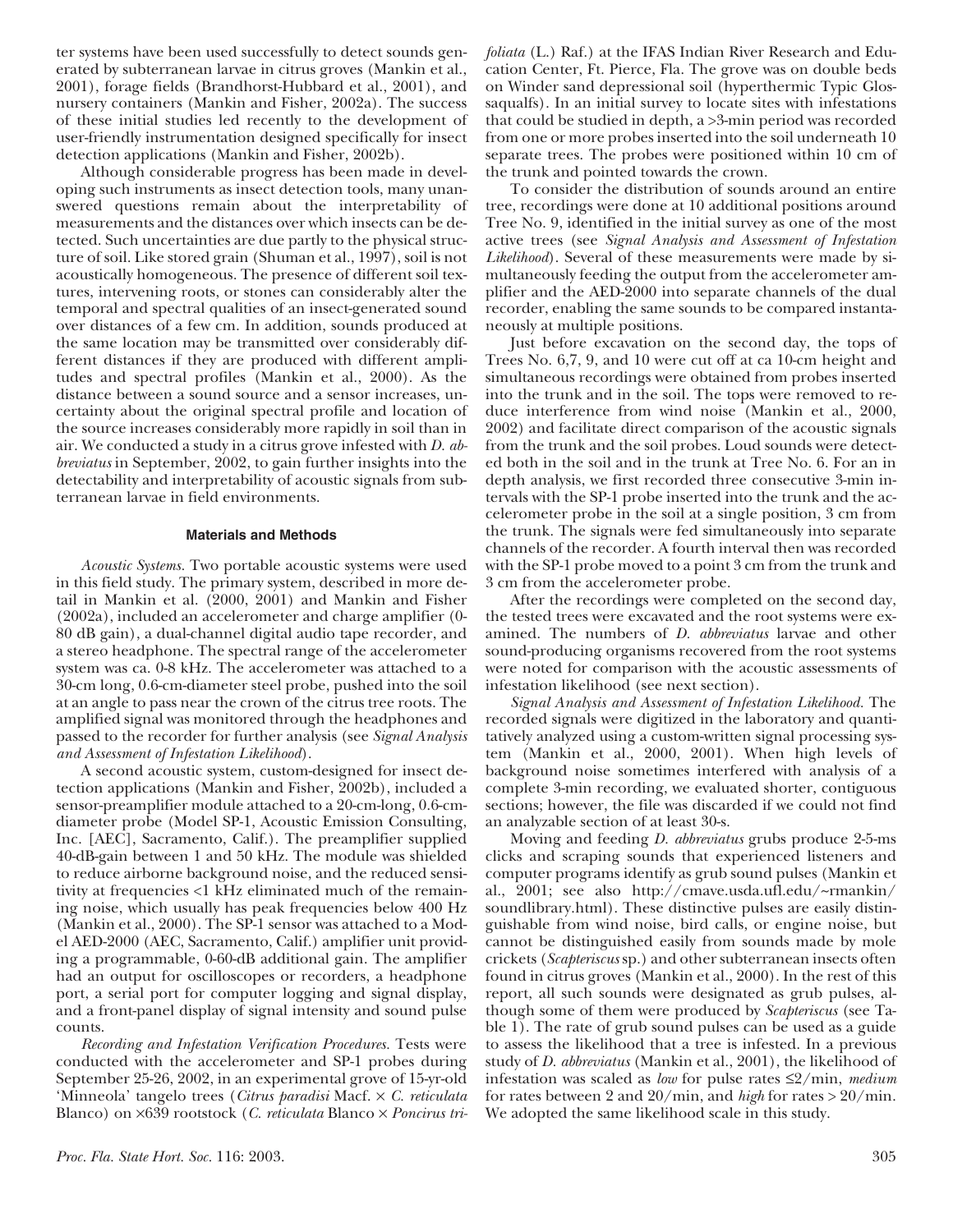Table 1. Numbers of subterranean organisms recovered and rates of grub sound pulses detected by accelerometer under tangelo trees in Diaprepes root weevil-infested grove.

| Tree<br>No.               | No.<br>D. abbreviatus | No.<br>other insects         | No. grub-sound<br>pulses/min |
|---------------------------|-----------------------|------------------------------|------------------------------|
|                           | 3                     | 1 ( <i>Scapteriscus</i> sp.) |                              |
| 2                         | 3                     |                              | $\left( \right)$             |
| 6z                        | $\theta$              | 1 ( <i>Scapteriscus</i> sp.) | see Table 2                  |
| $7^z$                     | 0                     |                              | $\theta$                     |
| $\mathbf{Q}^{\mathbf{z}}$ | 3                     | $1$ (Dermaptera sp.)         | see Table 3                  |
| 10 <sup>z</sup>           | $\theta$              |                              | 0                            |

z After subterranean recordings were completed, the top of this tree was removed and recordings were made from a probe inserted into the top of the stump.

### **Results and Discussion**

Accelerometer probes under Trees No. 1, 6, and 9 detected signals with 2-5 ms durations and spectral peaks between 600 and 2000 Hz that are typical of *D. abbreviatus* grub sound pulses (Mankin et al., 2001). The likelihood of pest infestation was rated *medium* at Tree No. 1, where sounds were detected at a low rate of 7/min (Table 1). The likelihood was rated *high* at Tree No. 6 and No. 9, where rates were >20/min in many recordings (columns 2-3 in Table 2 and column 5 in Table 3). The distribution of actual infestations is compared with the distribution of predicted infestations in Table 4. In this case, the mole cricket at Tree No. 6 was counted as a pest because mole crickets are considered harmful to root systems. The relationship between computer-rated likelihood and the observed infestation was statistically significant ( $χ² = 6.43, 2$ ) df, *P* < 0.05). The results were similar to those in Mankin et al. (2001), where highly active insects were quickly detected but the absence of sound could indicate either that no insect was present or that no insect was active.

*Comparisons among SP-1 and Accelerometer Sensors.* From previous experience, we expected that different sounds produced by *D. abbreviatus* larvae might be detected differentially by the SP-1 and accelerometer systems, depending on the spectral patterns of the sounds and the distance between the probe and larva. Grub sound pulses have highly variable am-

Table 2. Rates of grub sound pulses in three consecutive 3-min intervals with the accelerometer (ACC) at a single position, 3 cm from the trunk of Tree No. 6, recorded simultaneously with the SP-1 probe inserted into the trunk, followed by one recording with SP-1 in soil, 3 cm from ACC.

| Test No. |       | No. grub sound pulses/min |      | $dB^z$ |
|----------|-------|---------------------------|------|--------|
|          | ACC   | $SP-1$                    | ACC  | SP-1   |
| 6.1      | 127.3 | 21.1                      | 18.0 | 10.2   |
| 6.2      | 212.2 | 86.7                      | 20.3 | 16.4   |
| 6.3      | 236.3 | 232.0                     | 20.7 | 20.6   |
| 6.4      | 243.7 | 115.0                     | 20.8 | 17.6   |

 $^{2}$ No. grub sound pulses/min transformed into decibel scale using:  $dB = 10$  $\log_{10}$  (pulse rate/*T<sub>d</sub>*), where *T<sub>d</sub>* = 2 pulses/min (see *Comparisons among SP-1 and Accelerometer Sensors*).

plitudes and spectral patterns, partly because different feeding and movement activities generate sounds with different spectral profiles (Mankin et al., 2000, 2001). Root clipping and scraping sounds, for example, might be detected most easily by a SP-1 probe inserted into the trunk. These sounds have high frequency components that travel well in wood (see Mankin et al. 2002 and references therein), and SP-1 probes are differentially sensitive to high frequencies. Low-frequency, low-amplitude sliding movements might be detected most easily by the accelerometer because it is highly sensitive to signals <1 kHz that travel well in soil (Mankin et al., 2000). However, many insect sounds contain both high- and lowfrequency components that might be detected by both sensors, especially if the insect were nearby and the signals were of high amplitude.

We confirmed in a series of recordings at Tree No. 6 that both sensors could detect the same nearby, high-amplitude sound source. On day 2, we detected frequent pulses at the first position tested with the accelerometer probe, ca. 3 cm from the trunk. The high-amplitude of the signal indicated that an insect was nearby, next to the trunk. We took three consecutive, 3-min simultaneous recordings with the accelerometer at its original position and the SP-1 probe in the trunk. A fourth simultaneous measurement was taken immediately afterward, with the SP-1 probe in the soil, 3 cm from the accelerometer and the trunk (Table 2). When the tree was extract-

Table 3. Detection rates of grub sound pulses recorded with accelerometer (ACC) or SP-1 probes at multiple positions under Tree No. 9.

| Test No. | Position <sup>z</sup>           | Probe  | Recorded duration (sec) | No. grub sound pulses/min | dB <sub>y</sub> |  |
|----------|---------------------------------|--------|-------------------------|---------------------------|-----------------|--|
| 9.1      | P <sub>1</sub>                  | ACC    | 122                     | 8.9                       | 6.5             |  |
| 9.2      | P <sub>2</sub>                  | ACC    | 180                     | 6.3                       | 5.0             |  |
| 9.3      | P <sub>3</sub>                  | ACC    | 180                     | 12.3                      | 7.9             |  |
| 9.4      | $P3^x$                          | ACC    | 86                      | 5.6                       | 4.5             |  |
| 9.5, 9.6 | P <sub>4</sub> , P <sub>5</sub> | ACC    | 180                     | 0.0                       |                 |  |
| 9.7      | P <sub>6</sub>                  | ACC    | 180                     | 6.0                       | 4.8             |  |
| 9.8      | P7                              | $SP-1$ | 180                     | 48.0                      | 13.8            |  |
| 9.9      | $P\overline{\gamma}$            | $SP-1$ | 172                     | 89.7                      | 16.5            |  |
| 9.10     | P8                              | ACC    | 60                      | 48.0                      | 13.8            |  |
| 9.11     | $P8^x$                          | ACC    | 60                      | 9.0                       | 6.5             |  |
| 9.12     | P <sub>9</sub>                  | ACC    | 180                     | 0.0                       |                 |  |
| 9.13     | Trunk                           | $SP-1$ | 180                     | 108.0                     | 17.3            |  |

z See Fig. 1 for details of spacing around tree.

y See Table 2.

xSecond recording obtained ca. 3 min after the previous recording at same site.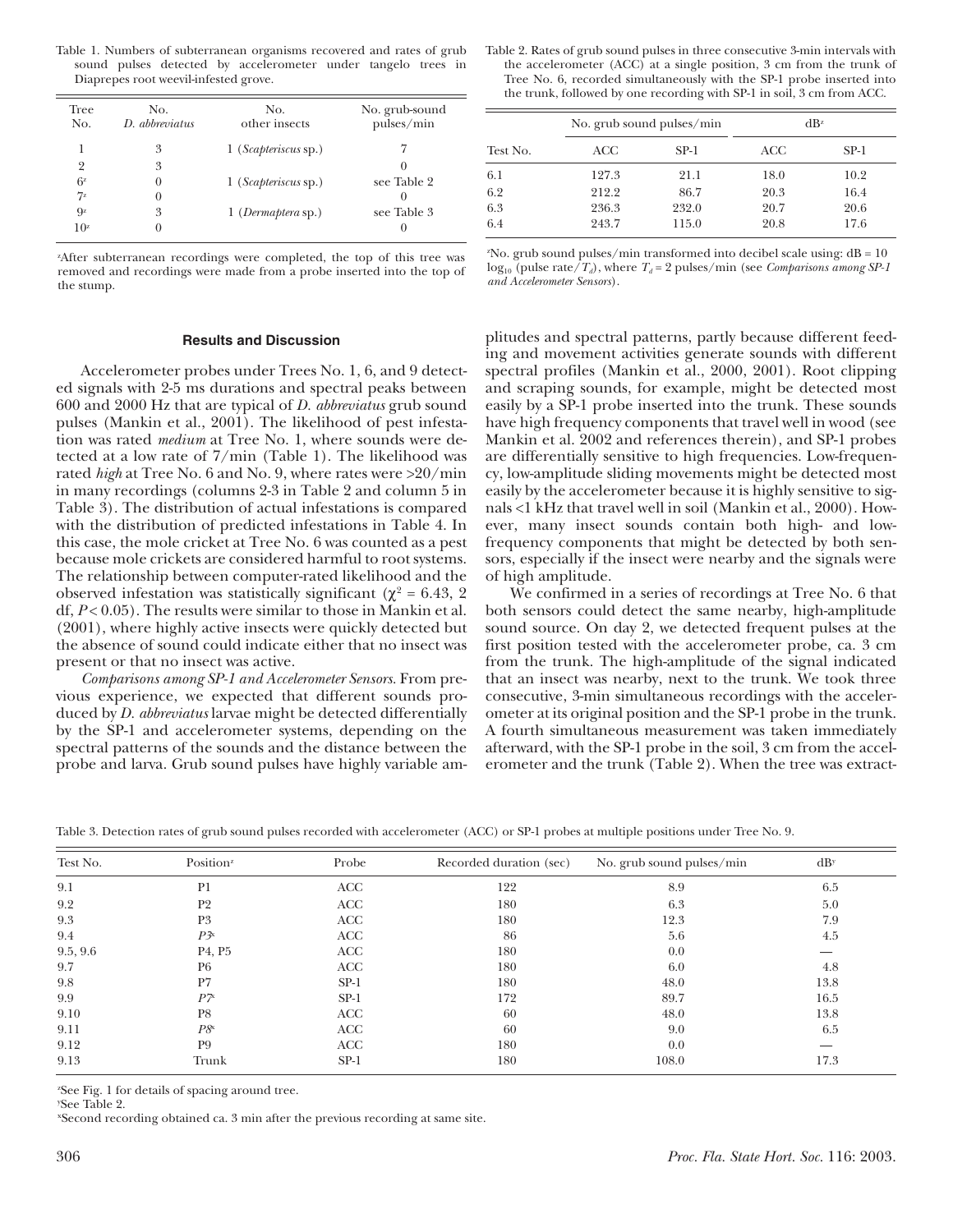Table 4. Numbers of uninfested and (*D. abbreviatus* or *Scapteriscus*) pestinfested trees rated at different likelihoods of pest infestation by computer analysis of grub sound pulse rates.

| Computer-rated<br>infestation likelihood <sup>z</sup> | No.<br>uninfested trees | No.<br>infested trees |  |  |
|-------------------------------------------------------|-------------------------|-----------------------|--|--|
| Low                                                   |                         |                       |  |  |
| Medium                                                |                         |                       |  |  |
| High                                                  |                         |                       |  |  |

z Basis of computer-rated infestation likelihood: *low*, ≤2 grub pulses/min; *medium*, 20 ≤ rate > 2 grub pulses/min; *high*, >20 grub pulses/min.

ed and the roots examined, the sound source was found to be a single mole cricket, (see sample posted at http://cmave. usda.ufl.edu/~rmankin/molecricket4-sept02.wav). Mole cricket sounds cannot yet be reliably distinguished from *D. abbreviatus (*Fig. 1).

As expected, the measurements with the two probes provided essentially equivalent results in the paired recordings. The mean rate of sounds detected by the SP-1 probe,  $113.7 \pm$ 44.1 grub pulses per min, was less than the rate detected by the accelerometer,  $204.9 \pm 26.7$  grub pulses per min, but the difference was not statistically significant ( $t = 1.76$ , df = 4,  $P =$ 0.14). Because the sample variability was large and standard errors were not homogeneous, it was convenient to transform the results using a decibel scale based on the threshold distinguishing *low* from *medium* infestation likelihood,  $T_d = 2$  grub sounds/min (Mankin et al., 2001). The dB-transformed values are listed in the last two columns of Table 2. Considering that the difference between 244 and 115 pulses per min is probably less relevant behaviorally than the difference between 127 and 21 pulses per min, the transformed values are easier to interpret.

*Comparisons among Closely Spaced Sensor Positions.* In multiple recordings under Tree No. 9, grub sound pulses were detected at eight of ten positions (Fig. 1), and the rate of sound production varied from background levels up to 234 grub pulses per min (Test No. 9.16 in Table 5). The high rates of sounds detected at positions, *P6* and *P7*, suggests that at least one of the four recovered insects (see Table 1) was located between them. As at Tree No. 6, the rates varied considerably in consecutive recordings at the same position (Tests No. 9.8- 9.9, and 9.16-9.17 at *P7*, Tests No. 9.10-9.11 at *P8*, and Tests No. 9.12 and 9.17 at *P9*). Consequently, the decibel values listed in the last two columns may be more relevant for temporal comparisons than the untransformed rates. High variability



Fig. 1. Mean rates of detection of grub sound pulses recorded from different positions with accelerometer or SP-1 probe in soil underneath citrus tree or inserted into trunk (see Table 3).

also was observed in the rates of sounds detected from closely spaced sensors. In Test No. 9.15 of Table 5, for example, sounds detected at high rates were barely detectable in a simultaneous recording at a probe 11 cm away. Such variability can be of utility in locating individual insects, but to map out a comprehensive distribution of the locations and sound patterns of all the insects around a tree would be more time- and labor-intensive than is usually feasible.

The high spatial and temporal variability of the sound rates that we have observed in this and related studies currently limits their utility for quantitative analysis of subterranean insect behavior. It is not realistic to expect that many field studies will be performed with multiple recordings from probes spaced 10 cm apart throughout the root systems of multiple trees. In the future, however, we hope to develop improved sound classification methods that may help distinguish among different larval behaviors, and improve the capability to distinguish among different species. In that case, measurement of the rates of specific types of sound may provide additional information that cannot be easily be obtained solely from the unadjusted total rate of grub sound pulses. Even without such improvements, the recent development of more portable, user-friendly instrumentation has increased the opportunity of researchers and grove managers to use acoustic technology in a variety of new *D. abbreviatus* detection applications.

Table 5. Detection rates of grub sound pulses in simultaneous recordings with accelerometer (ACC) and SP-1 probes at multiple positions under Tree No. 9.

|          | Sensor  |         | Probe Position |                | No. pulses/min             |         | dB <sub>y</sub> |         |         |
|----------|---------|---------|----------------|----------------|----------------------------|---------|-----------------|---------|---------|
| Test No. | Probe 1 | Probe 2 | Probe 1        | Probe 2        | Dist <sup>z</sup> . $(cm)$ | Probe 1 | Probe 2         | Probe 1 | Probe 2 |
| 9.14     | ACC     | ACC     | P <sub>3</sub> | P <sub>6</sub> | 6                          | 5.0     | 285.7           | 4.0     | 21.5    |
| 9.15     | $SP-1$  | ACC     | P7             | P <sub>6</sub> |                            | 40.7    | 8.0             | 16.1    | 6.0     |
| 9.16     | $SP-1$  | ACC     | P7             | <b>P10</b>     | 11                         | 234.0   | 6.0             | 20.7    | 4.8     |
| 9.17     | ACC     | ACC     | P <sub>9</sub> | <b>P10</b>     |                            | 8.0     | 1.3             | 4.8     |         |

z Distance between probes in cm.

y See Table 2.